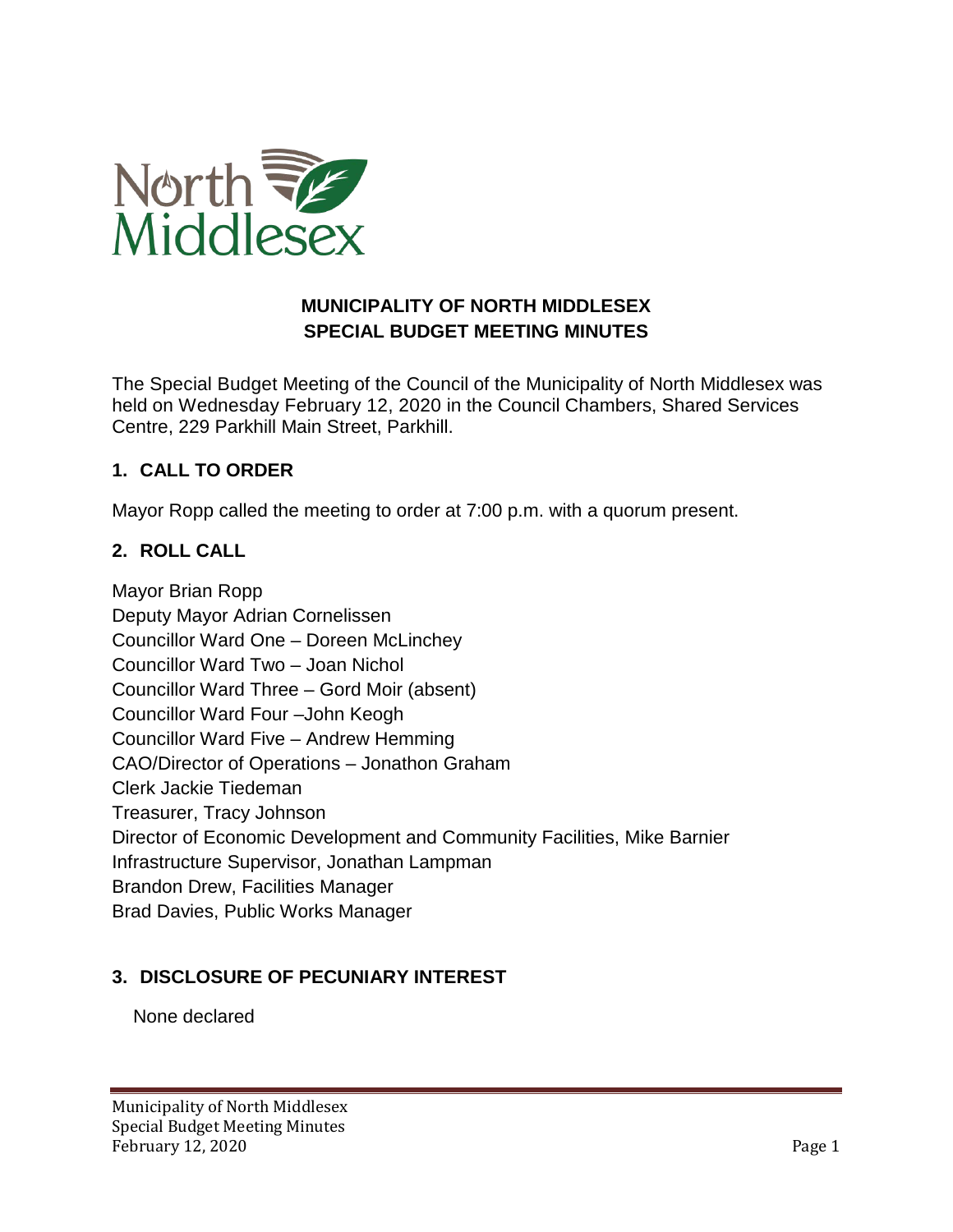# **4. PRESENTATION OF DRAFT OPERATION AND CAPITAL BUDGETS FOR 2020**

Mayor Ropp advised that the March 11, 2020 Special Meeting to review the draft water/wastewater budget is cancelled and will be rescheduled as the date conflicted with attendance from Watson and Associates.

Also, Mayor Ropp advised that he has had discussions with the Clerk on including a provision for a public meeting for input or questions during the budget process. The Clerk advised that although there is no statutory requirement to hold a public meeting that Council can certainly recommend this approach.

#### **MOTION #034/2020**

**NICHOL/MCLINCHEY**: That Council direct staff to include a provision for public input, pertaining to the Draft Budget, at the February 19<sup>th</sup> Regular Meetings; and

That a similar approach be taken for the proposed Water/Wastewater Budget and Rate Study presentations.

CARRIED

Treasurer, Tracy Johnson, presented the 2020 Draft Operation and Capital Budget. She provided an overview of the budget process which takes into account the Strategic Plan, Asset Management Plan, Economic Development Plan, Community Input where applicable and Health and Safety – input from the Senior Management and Operation staff and is then presented to the Budget Committee. The Budget Committee met on January 7 and 13, 2020 for a thorough review of the draft budgets and then subsequently recommended them to be presented to Council for consideration.

During preparation of the budget the priority was control on spending; staff were aware of the need to conserve the programs, services and infrastructure of North Middlesex for its residents. Staff understands the financial pressures many tax payers are facing and have tried to find an appropriate balance.

The following is a breakdown of the four departments operating budget:

Administration and Finance (includes Clerk, Treasury, Service Ontario and Cemetery)

2020 Revenue \$ 400,185 2020 Expenses \$2,311,312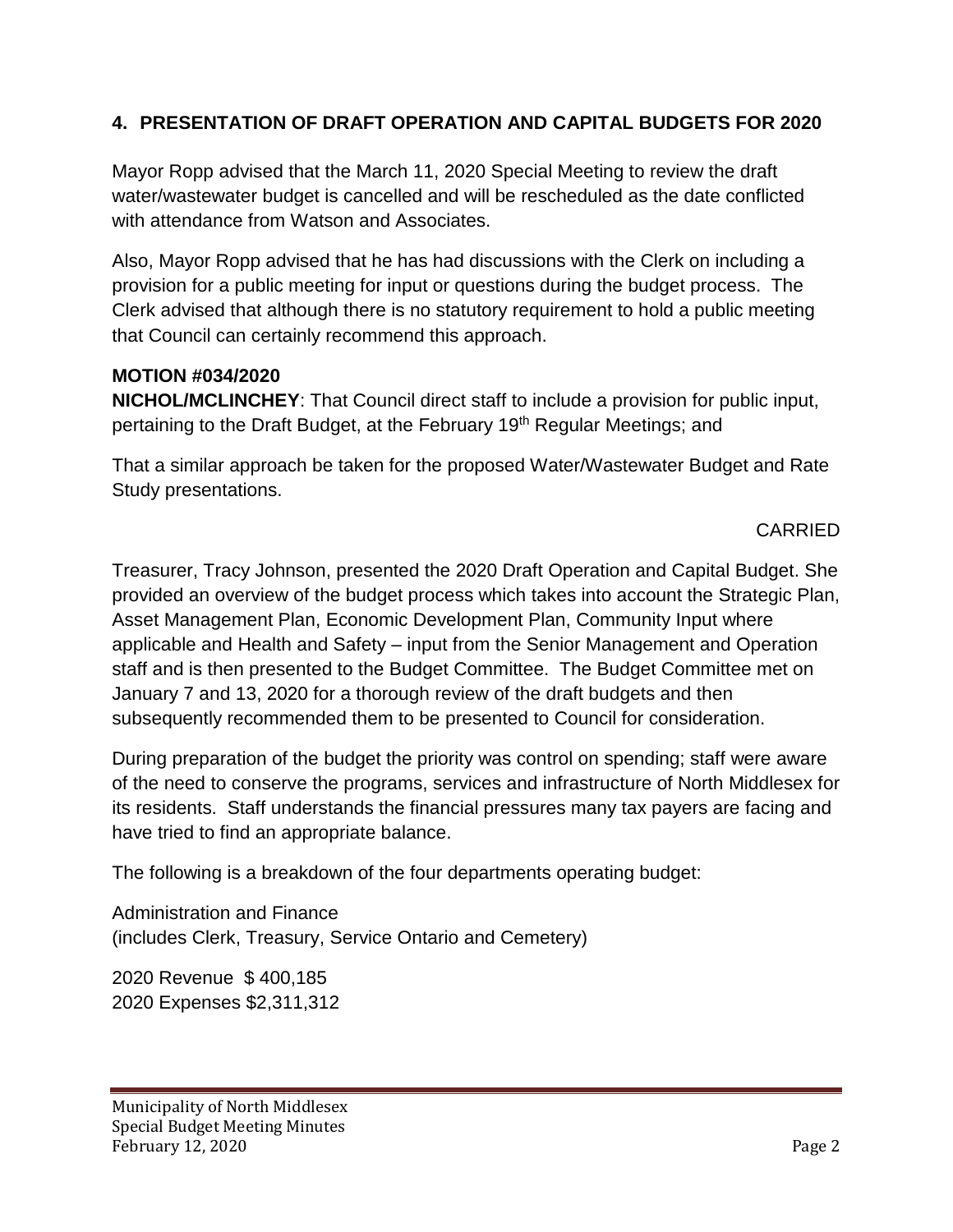Protective Services (includes Fire, Fence viewing, Animal Control, By-law Enforcement, Health & Safety, Policing, ABCA, Mosquito Control, Crossing Guard)

2020 Revenue: \$10,300 2020 Expenses: \$2,546,196

Infrastructure and Operations (includes Building, Planning, Drainage, Waste & Recycling, Gravel, Equipment, Winter Maintenance, Streetlights)

2020 Revenue: \$467,033 2020 Expenses: \$4,275,855

Economic Development and Community Services (includes Economic Development, Facility rentals, YMCA, Facilities Maintenance etc)

2020 Revenue: \$475,445 2019 Expenses: \$1,565,215

## **GENERAL LEVY SUMMARY**

OMPF Grant \$(1,165,800.)

ADMINISTRATION \$2,205,918.

PROTECTION TO PERSONS & PROPERTY \$2,533,563.

WORKS \$3,400,234

WASTE-RECYCLE \$256,627

CEMETERY \$25,845

FACILITIES & RECREATION \$982,470

PLANNING, ECONOMIC DEVELOPMENT \$126,690

DRAINAGE \$139,794

TOTAL GENERAL \$8,505,340

#### **CAPITAL LEVY SUMMARY**

ADMIN \$13,160.